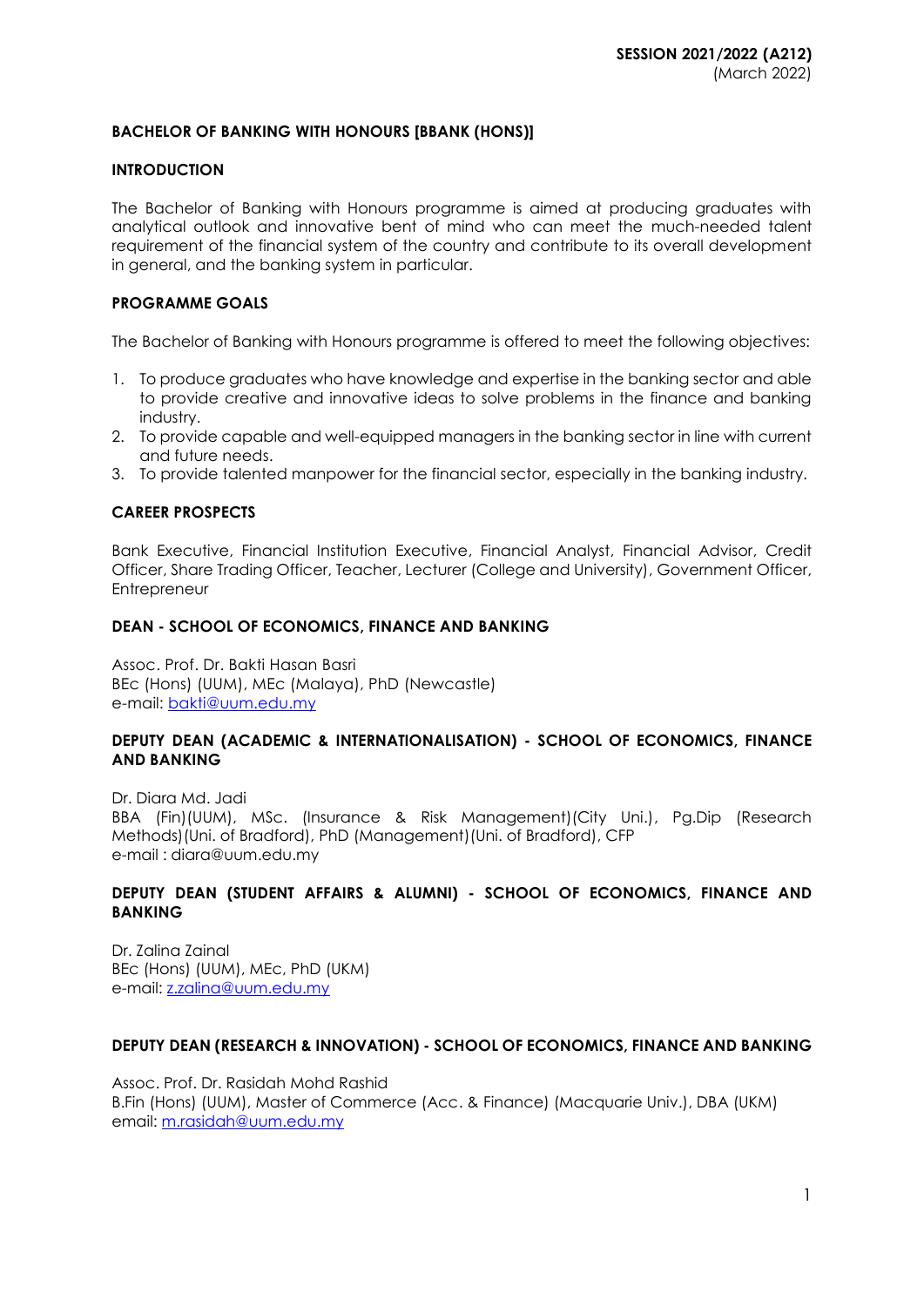#### **PROGRAMME CHAIR**

Dr. Juhaida Abu Bakar DIIA (UiTM), BBA (Fin)(Hons), MSc. (Banking)(UUM), PhD (Lincoln Univ, NZ) e-mail: juhaida@uum.edu.my

#### **ASSOCIATE PROFESSOR**

Dr. Azira Abdul Adzis BBA (Fin)(UUM), MSc. (Banking) (UUM), PhD (Massey Univ, NZ) e-mail: [azira@uum.edu.my](mailto:azira@uum.edu.my)

Dr. Logasvathi a/p Murugiah Bsc. International and Offshore Banking (UMS), MSc. (Finance), PhD (Banking) (UUM) e-mail: [logasvathi@uum.edu.my](mailto:logasvathi@uum.edu.my)

Dr. Nora Azureen Abdul Rahman BBA (Hons), MSc (Finance)(UUM / BAe), PhD (Banking)(UUM) e-mail: [azureen@uum.edu.my](mailto:azureen@uum.edu.my)

Dr. Shamsul Bahrain Mohd Arshad BSc (Fin) (Southern IIIinois), MBA (Bridgeport), PhD (UUM) e-mail: [sham961@uum.edu.my](mailto:sham961@uum.edu.my)

#### **SENIOR LECTURERS**

Dr. Edie Erman Che Johari BBA (Islamic Banking) (UiTM), MBA (Islamic Banking and Finance)(Bangor University), PhD (Banking and Finance)(University of St Andrews) e-mail: edie@uum.edu.my

Dr. Juhaida Abu Bakar DIIA (UiTM), BBA (Fin)(Hons), MSc. (Banking)(UUM), PhD (Lincoln Univ, NZ) e-mail: juhaida@uum.edu.my

Dr. Lu Ming Pey BBA (Fin)(Hons)(UM), MSc. (Banking)(UUM), PhD (USM) e-mail: [lu.ming.pey@uum.edu.my](mailto:lu.ming.pey@uum.edu.my)

Dr. Muhammad Muhaizam bin Haji Musa B.Mgmt (Banking)(Hons)(UUM), MSc. (Finance)(UUM), PhD (INCEIF) e-mail: [muhaizam@uum.edu.my](https://uummail.uum.edu.my/OWA/redir.aspx?C=316134b06fae444581b2bc670d646f2b&URL=mailto%3amuhaizam%40uum.edu.my)

Shahril Shafie BSc (Real Estate Mgt)(UTM), MSc. (Banking)(UUM) e-mail: [sshahril@uum.edu.my](mailto:sshahril@uum.edu.my)

Dr. Zunarni Kosim DBS (UiTM), BBA (Hons),MSc. (Mgmt) (UUM), PhD (UUM) e-mail: zunarni@uum.edu.my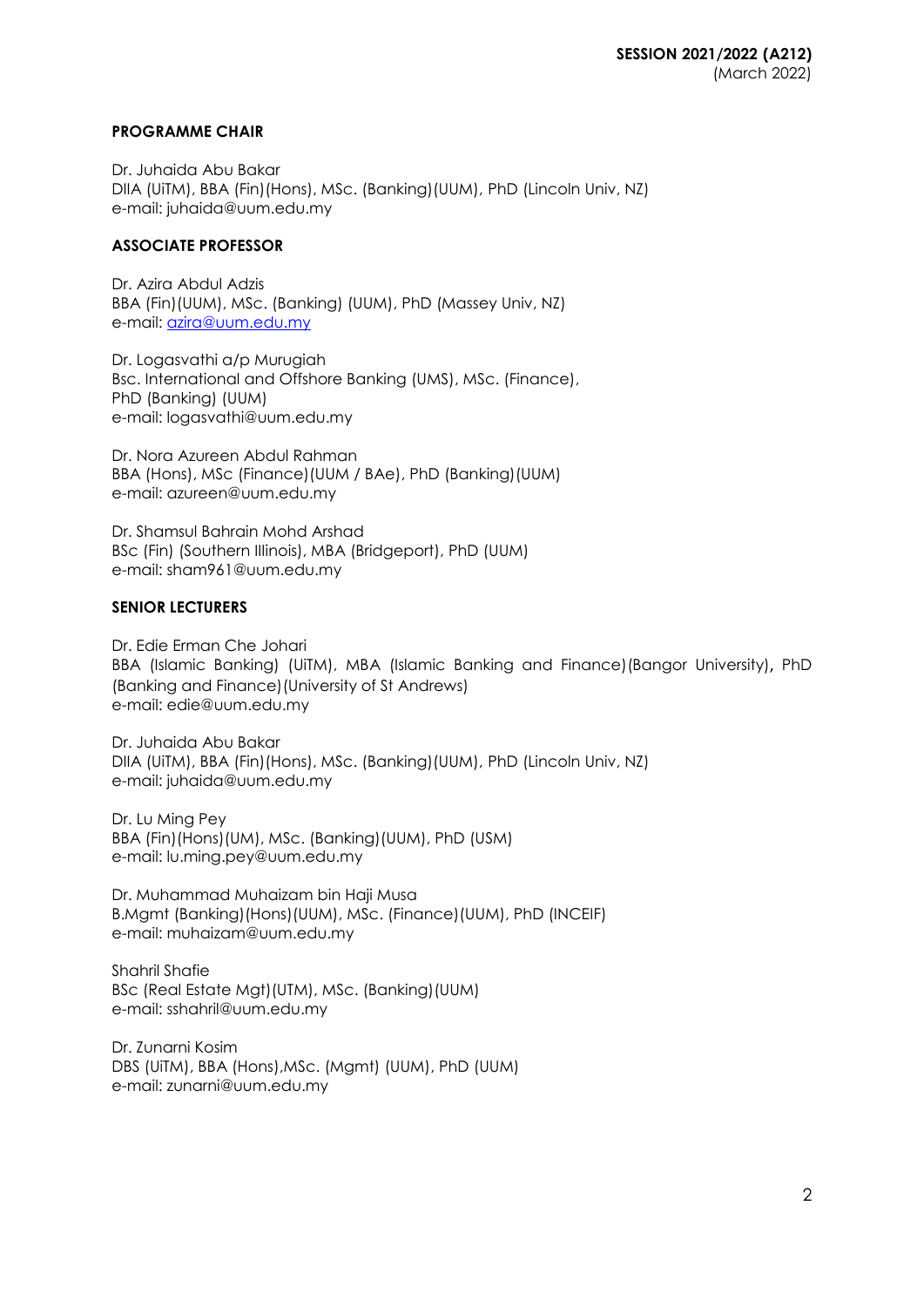# **LECTURERS**

Khairul Anuar Desa BBA (Finance) (UUM), MSc. (Banking)(UUM) e-mail: k.anuar@uum.edu.my

Khairul Anuar Adnan DBS (ITM), BBA (Banking) (UUM), MBA (UUM) e-mail: khairul71@uum.edu.my

# **BACHELOR OF BANKING WITH HONOURS [BBANK (HONS)]**

The programme consists of the following **SIX (6)** components:

| <b>COMPONENT</b>                | <b>CREDIT</b><br><b>HOURS</b> |
|---------------------------------|-------------------------------|
| A. UNIVERSITY CORE              | 16                            |
| <b>B. ENGLISH LANGUAGE CORE</b> | 9                             |
| C. PROGRAMME CORE               | 74                            |
| D. MINOR                        | 18                            |
| E. PROGRAMME ELECTIVE           | 9                             |
| <b>F. FREE ELECTIVE</b>         | ঽ                             |
| <b>TOTAL CREDIT HOURS</b>       | 129                           |

To be awarded a Bachelor of Banking with Honours, a student is required to take and pass a minimum of 129 credit hours which include courses in the programme structure as shown below:

# **A. UNIVERSITY CORE (16 CREDIT HOURS)**

#### **i. Malaysian/Local Student**

| Code                      | Course                           | Credit<br><b>Hours</b> |
|---------------------------|----------------------------------|------------------------|
| MPU1043                   | Falsafah dan Isu Semasa          |                        |
| MPU1013                   | Penghayatan Etika dan Peradaban  |                        |
| <b>SADN1033</b>           | Nationhood of Malaysia           |                        |
| <b>BPME1013</b>           | Introduction to Entrepreneurship | 3                      |
| VXXX XXXX                 | Co-curriculum                    |                        |
| <b>TOTAL CREDIT HOURS</b> |                                  |                        |

# **ii. International Student**

| Code                      | Course                           | Credit<br><b>Hours</b> |
|---------------------------|----------------------------------|------------------------|
| MPU1043                   | Falsafah dan Isu Semasa OR       | 3                      |
| <b>OR</b>                 |                                  |                        |
| MPU1013                   | Penghayatan Etika dan Peradaban  |                        |
| SBLF1093                  | Malay as Foreign Language I      | 3                      |
| <b>SADN 1033</b>          | Nationhood of Malaysia           | 3                      |
| <b>SADE 1013</b>          | Introduction to Entrepreneurship | 3                      |
| VXXX XXXX                 | Co-curriculum                    |                        |
| <b>TOTAL CREDIT HOURS</b> |                                  |                        |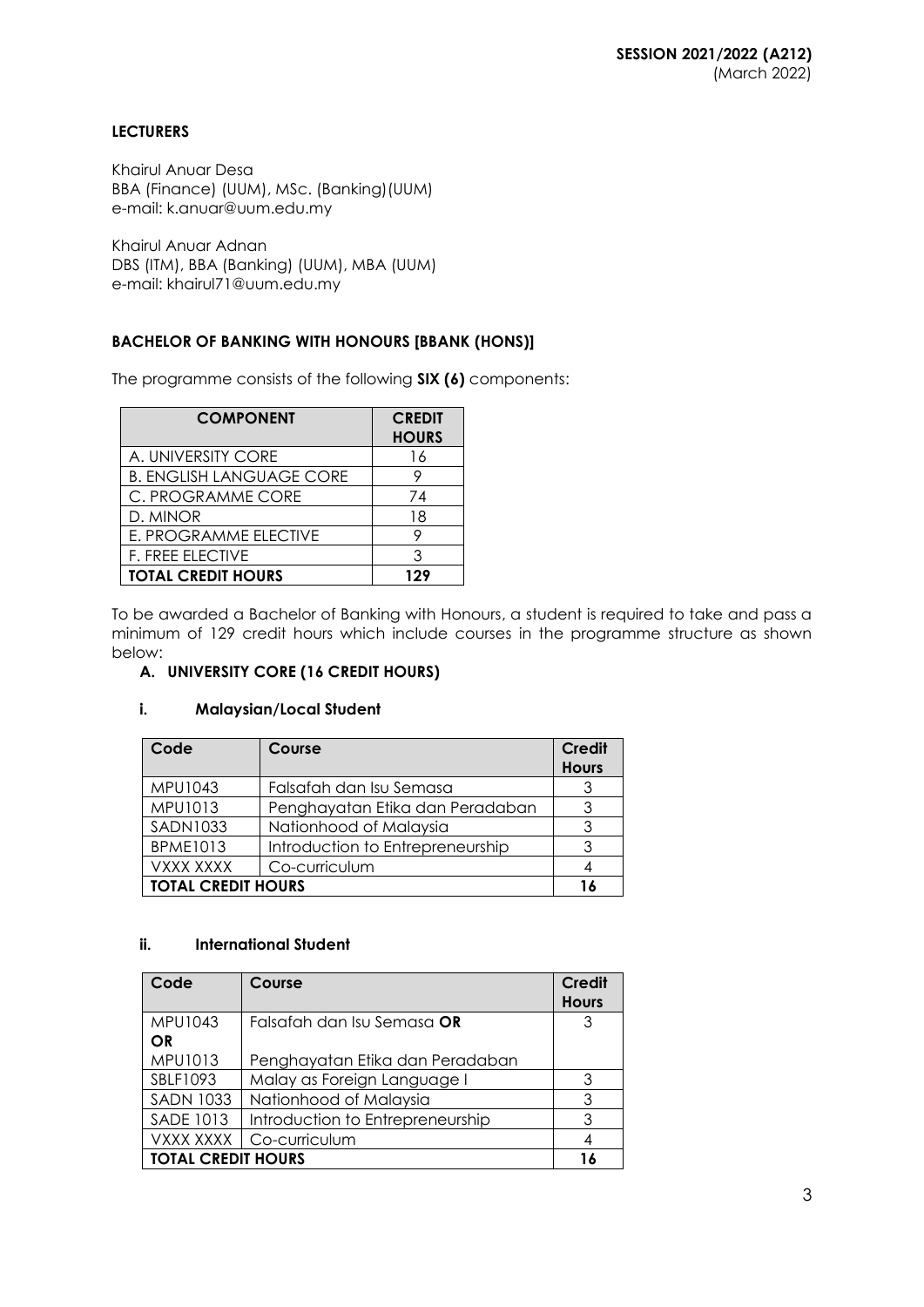1. Choose ONE (1) co-curriculum course of interest and students are subjected to the conditions specified under the related field.

# **B. ENGLISH CORE COURSES (9 CREDIT HOURS)**

A student is required to take English core courses according to these requirements:

# **NUMBER OF CREDIT HOURS FOR UNDERGRADUATE ENGLISH LANGUAGE COURSES (EFFECTIVE A201 – OCTOBER 2020)**

| <b>MUET</b>   | <b>IELTS</b> | <b>TOEFL</b><br>[iBT] | <b>PTE</b><br><b>ACADEMIC</b> | <b>CEFR</b><br><b>LEVEL</b> | <b>COURSES</b>                                                                                                                                                              | <b>TOTAL CREDIT HOURS</b>                                                                                     |
|---------------|--------------|-----------------------|-------------------------------|-----------------------------|-----------------------------------------------------------------------------------------------------------------------------------------------------------------------------|---------------------------------------------------------------------------------------------------------------|
| <b>BAND1</b>  | < 4.0        | $0 - 31$              | $0 - 29$                      | A2                          | Foundation English $+3$<br>Core Courses [EPI, EPII,<br>EPIII]                                                                                                               | $12 \overline{ }$<br>credit<br>hours<br>*Foundation English is<br>credit bearing but not<br>included in CGPA. |
| <b>BAND2</b>  | $4.0 - 5.0$  | $32 - 45$             | $30 - 41$                     | <b>B1</b>                   | [EPI,<br>3 Core Courses<br>EPII, EPIII]                                                                                                                                     | 9 credit hours                                                                                                |
| <b>BAND 3</b> | 5.5          | $46 - 59$             | $42 - 49$                     | <b>B2</b>                   | [EPII,<br>2 Core Courses<br>$EPIIII$ + 1 $ESP$                                                                                                                              | 9 credit hours                                                                                                |
| <b>BAND4</b>  | $6.0 - 6.5$  | $60 - 93$             | $50 - 64$                     | <b>B2</b>                   | [EPIII]<br>1 Core Course<br>$+2$ ESP                                                                                                                                        | 9 credit hours                                                                                                |
| <b>BAND 5</b> | $7.0 - 8.0$  | $94 - 114$            | $65 - 82$                     | C1                          | FROM ANY<br><b>EXEMPTED</b><br><b>ENGLISH</b><br><b>LANGUAGE</b><br><b>COURSES</b><br>*except for<br>language courses that<br>are listed as programme<br>core course        |                                                                                                               |
| <b>BAND 6</b> | $8.5 - 9.0$  | $115 - 120$           | $83 - 90$                     | C <sub>2</sub>              | <b>EXEMPTED</b><br><b>FROM ANY</b><br><b>ENGLISH</b><br><b>LANGUAGE</b><br><b>COURSES</b><br>*except for<br>language courses that<br>are listed as programme<br>core course |                                                                                                               |

**STUDENTS WITH MUET BAND 5, BAND 6 AND FROM ENGLISH SPEAKING COUNTRIES ARE EXEMPTED FORM ANY ENGLISH LANGUAGE COURSES, EXCEPT FOR ENGLISH LANGUAGE COURSES THAT ARE LISTED AS PROGRAMME CORE COURSES. HOWEVER, THEY ARE ALLOWED TO REGISTED FOR ANY COURSES AS A FREE ELECTIVE.**

| LIST OF COURSES                                               |                                                                                                                            |                                                                                                                                                                                                       |  |  |  |
|---------------------------------------------------------------|----------------------------------------------------------------------------------------------------------------------------|-------------------------------------------------------------------------------------------------------------------------------------------------------------------------------------------------------|--|--|--|
| <b>CONDITIONAL</b><br><b>PRE-REQUISITE/</b><br><b>COURSES</b> | UNIVERSITY CORE COURSES                                                                                                    | <b>ENGLISH</b><br><b>SPECIFIC</b><br><b>FOR</b><br><b>PURPOSES</b><br><b>COURSES [ESP]</b>                                                                                                            |  |  |  |
| SBLE1073 Foundation English                                   | SBLE1063 English Proficiency I [EPI]<br>SBLE2113 English Proficiency II [EPII]<br>SBLE3123 English Proficiency III [EPIII] | SBLE3113 English for Small Group<br>Communication<br>SBLE3143 Report Writing<br>SBLE3153 Hospitality English<br>SBLE3163 Public Speaking Skills<br>SBLE3173 English for Professional<br>Communication |  |  |  |
| References:                                                   |                                                                                                                            |                                                                                                                                                                                                       |  |  |  |

MUET to IELTS – correlational study (2020) MEC

PTE Academic to IELTS – Pearson Education website (2020) recognised by British Council

TOEFL iBT scores to IELTS – [www.ets.org](http://www.ets.org/) linking study (2010)

IELTS to CEFR - Cambridge English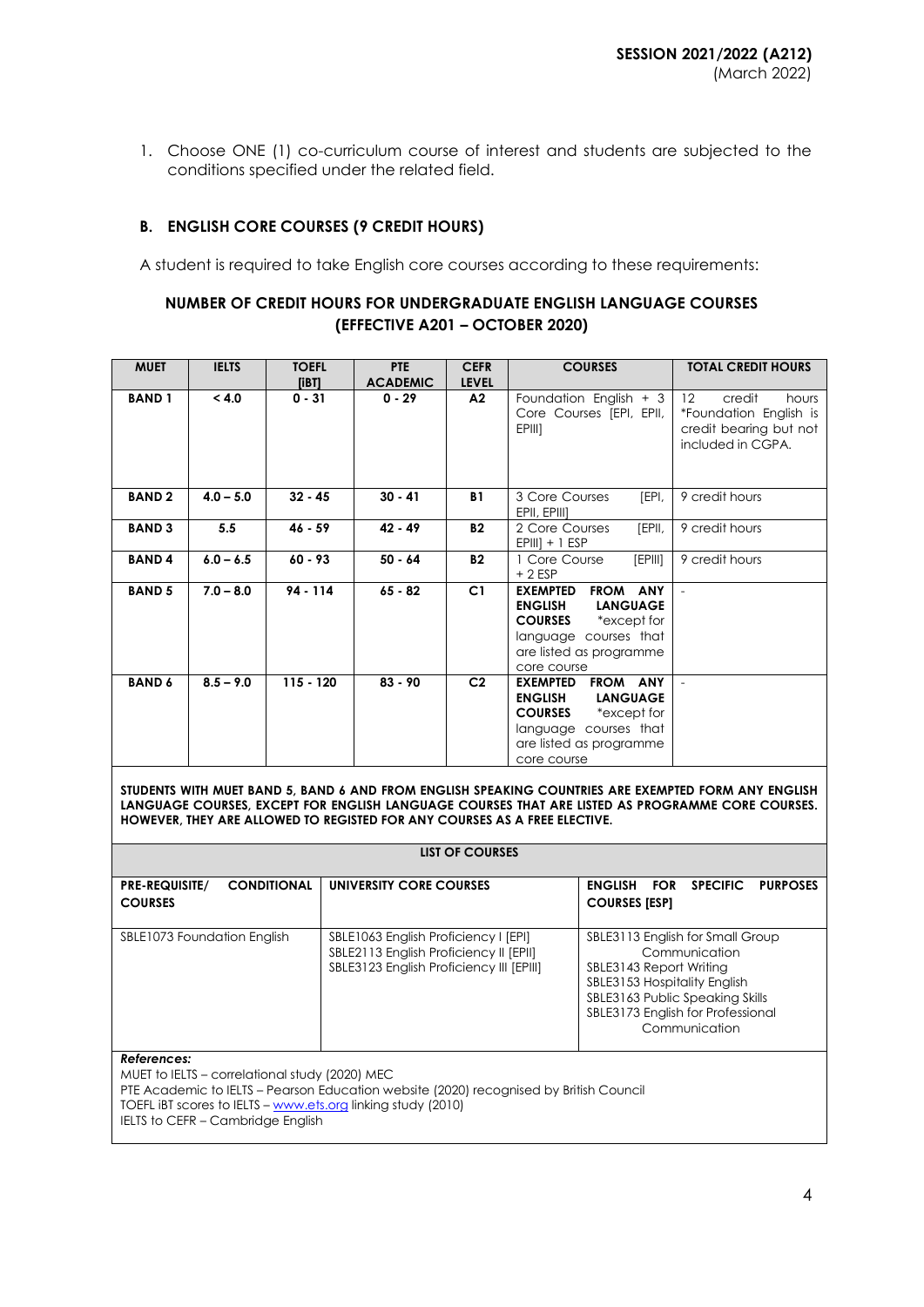# **C. PROGRAMME CORE (74 CREDIT HOURS)**

| Code            | Course                                         | <b>Credit</b><br><b>Hours</b>                                                                          | Prerequisite                                                                                                                                                |
|-----------------|------------------------------------------------|--------------------------------------------------------------------------------------------------------|-------------------------------------------------------------------------------------------------------------------------------------------------------------|
| SQQS1013        | <b>Elementary Statistics</b>                   | $\mathfrak{Z}$                                                                                         | <b>NONE</b>                                                                                                                                                 |
| BEEB1013        | Principles of Economics                        | 3                                                                                                      | <b>NONE</b>                                                                                                                                                 |
| <b>BKAF1023</b> | Introduction to<br><b>Financial Accounting</b> | 3                                                                                                      | <b>NONE</b>                                                                                                                                                 |
| <b>BWFF2033</b> | <b>Financial Management</b>                    | 3                                                                                                      | BKAF1023 Introduction to<br>Financial Accounting OR<br><b>BKAL1013 Business Accounting</b><br>OR<br><b>BKAR1013 Financial Accounting</b><br>and Reporting 1 |
| <b>BWFF2043</b> | <b>Advanced Financial</b><br>Management        | 3                                                                                                      | <b>BWFF2033 Financial</b><br>Management                                                                                                                     |
| <b>BWFN3013</b> | <b>Investment Analysis</b>                     | 3                                                                                                      | <b>BWFF2043 Advanced Financial</b><br>Management                                                                                                            |
| <b>BWFF3033</b> | <b>Financial Markets and</b><br>Institutions   | 3                                                                                                      | <b>BWFF2033 Financial</b><br>Management                                                                                                                     |
| <b>BWFF3113</b> | <b>Ethics and Governance</b>                   | 3                                                                                                      | <b>NONE</b>                                                                                                                                                 |
| <b>BWBB1013</b> | Foundations of Banking                         | $\overline{3}$                                                                                         | <b>NONE</b>                                                                                                                                                 |
| <b>BWFF3073</b> | <b>Personal Finance</b>                        | 3                                                                                                      | <b>BWFF2043 Advanced Financial</b><br>Management                                                                                                            |
| <b>BWBB3053</b> | Marketing of Financial<br>Services             | 3                                                                                                      | <b>NONE</b>                                                                                                                                                 |
| <b>BWBB3063</b> | International Trade and<br>Finance             | 3                                                                                                      | <b>BWBB2013 Bank Management</b>                                                                                                                             |
| BWBB2013        | <b>Bank Management</b>                         | $\mathfrak{S}% _{A}^{\ast}=\mathfrak{S}_{A}\!\left( A;B\right) ,\ \mathfrak{S}_{A}\!\left( A;B\right)$ | <b>NONE</b>                                                                                                                                                 |
| BWBB3013        | <b>Commercial Bank</b><br>Operations           | 3                                                                                                      | <b>BWBB2013 Bank Management</b>                                                                                                                             |
| <b>BWBB3023</b> | <b>Lending Management</b>                      | $\mathfrak 3$                                                                                          | <b>BWBB2013 Bank Management</b>                                                                                                                             |
| <b>BWBS3043</b> | <b>Islamic Banking</b><br>Management           | 3                                                                                                      | <b>NONE</b>                                                                                                                                                 |
| <b>BWBB3193</b> | Seminar in Banking                             | $\mathfrak{S}$                                                                                         | Final year<br><b>AND</b><br>have completed at least 100<br>credit hours                                                                                     |
| <b>BPMN1013</b> | Introduction to<br>Management                  | 3                                                                                                      | <b>NONE</b>                                                                                                                                                 |
| <b>BPMN3023</b> | Strategic Management                           | 3                                                                                                      | Have completed 100 credit hours                                                                                                                             |
| <b>BPMN3143</b> | Research Methodology                           | $\mathfrak 3$                                                                                          | SQQS1013 Elementary Statistics<br><b>AND</b><br>have completed at least 70<br>credit hours                                                                  |
| <b>GLUL2023</b> | <b>Business Law</b>                            | $\mathfrak{S}% _{C}=\mathfrak{S}_{C}^{\ast }$                                                          | <b>NONE</b>                                                                                                                                                 |
| GLUL3093        | <b>Banking Law</b>                             | 3                                                                                                      | <b>NONE</b>                                                                                                                                                 |
| <b>BWBX4908</b> | Practicum                                      | 8                                                                                                      | taken<br>Have<br>and<br>passed<br>all<br>courses under the<br>programme<br>structure                                                                        |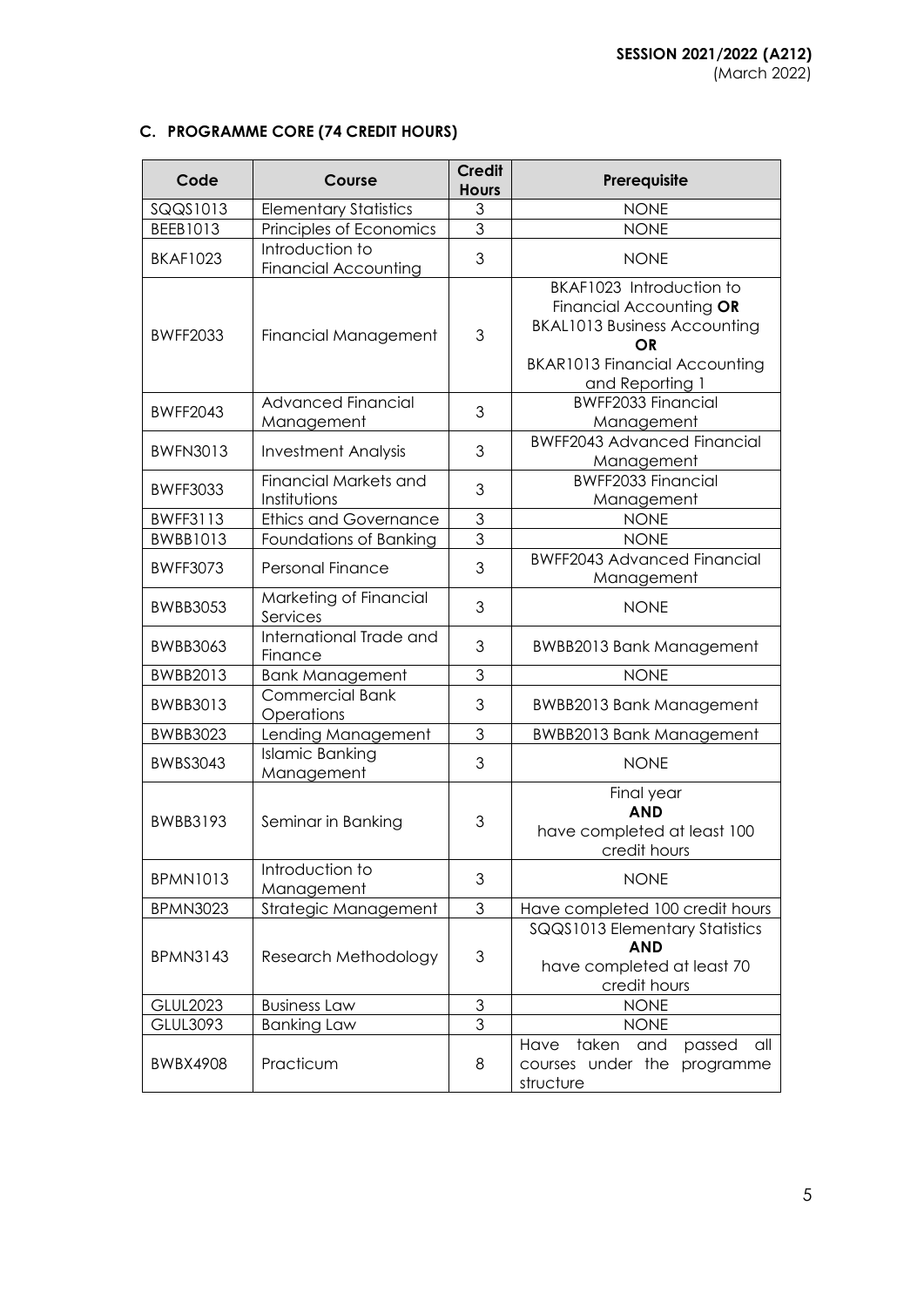# **D. MINOR (MINIMUM 18 CREDIT HOURS)**

Students **MUST** choose **ONE (1)** Minor from the following lists offered by the University in order to fulfill the programme structure requirement for the graduation.

Please refer to **Appendix A**

### **E. PROGRAMME ELECTIVE (9 CREDIT HOURS)**

Choose any **THREE (3)** courses from the following list:

| Code            | Course                              | <b>Credit</b><br><b>Hours</b> | Prerequisite                                                                                          |
|-----------------|-------------------------------------|-------------------------------|-------------------------------------------------------------------------------------------------------|
| <b>BWBB3033</b> | International Banking               | 3                             | <b>BWBB2013 Bank Management</b>                                                                       |
| <b>BWBB3043</b> | <b>Banking Securities</b>           | 3                             | <b>BWBB2013 Bank Management</b>                                                                       |
| <b>BWBB3073</b> | Treasury<br>Management              | 3                             | <b>BWBB2013 Bank Management</b>                                                                       |
| <b>BWBB3083</b> | Corporate Banking                   | 3                             | <b>BWBB2013 Bank Management</b>                                                                       |
| <b>BWBB3093</b> | Offshore Banking                    | 3                             | <b>BWBB2013 Bank Management</b>                                                                       |
| BWBZ3993        | Project Paper                       | 3                             | <b>BPMN 3143 Research</b><br>Methodology<br><b>AND</b><br>have completed at least 100<br>credit hours |
| <b>BWFE3013</b> | <b>Real Estate</b><br>Management    | 3                             | <b>BWFF2033 Financial Management</b>                                                                  |
| <b>BWFN3033</b> | Portfolio<br>Management             | 3                             | <b>BWFF2043 Advanced Financial</b><br>Management                                                      |
| <b>BWRR3063</b> | <b>Financial Risk</b><br>Management | 3                             | <b>BWFF2043 Advanced Financial</b><br>Management                                                      |
| <b>BWFF3013</b> | Corporate Finance                   | 3                             | <b>BWFF2043 Advanced Financial</b><br>Management                                                      |

#### **E. FREE ELECTIVE (3 CREDIT HOURS)**

Students can choose **ONE (1)** course offered by other programme within school or any course offered by other schools' subject to the following:

- i. Must fulfill prerequisite course if any.
- ii. Equivalent courses are not considered as free elective including the following courses: -

### **EQUIVALENT COURSES FOR BACHELOR OF BANKING WITH HONOURS [BBANK (HONS)]**

| Code            | Course                             |
|-----------------|------------------------------------|
| <b>GMGF1013</b> | Economic for Public Management     |
| <b>BKAL1013</b> | <b>Business Accounting</b>         |
| <b>BKAR1013</b> | Financial Accounting and Reporting |
| <b>BWFF1013</b> | Foundations of Finance             |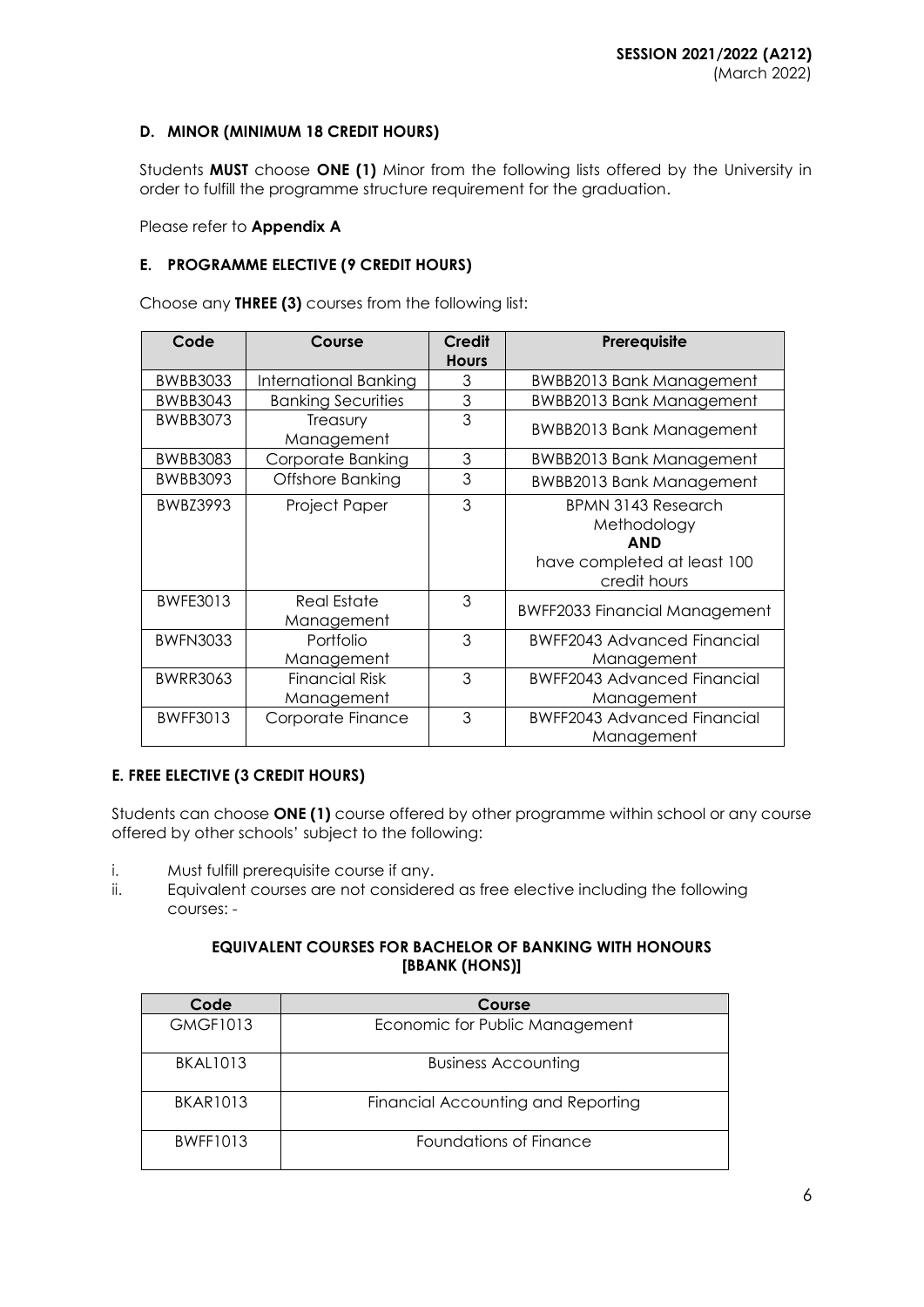#### **Note: S***tudents Are Not Allowed to Register the Above Courses as Free Elective* **PROPOSED COURSE BY SEMESTER FOR BACHELOR OF BANKING WITH HONOURS [BBANK (HONS)]**

| Code                                                                          | 1st Semester                                                                                                                                           | <b>Credit</b><br><b>Hours</b>                   | Code                                                              | 2nd Semester                                                                                                                  | <b>Credit</b><br><b>Hours</b>     |
|-------------------------------------------------------------------------------|--------------------------------------------------------------------------------------------------------------------------------------------------------|-------------------------------------------------|-------------------------------------------------------------------|-------------------------------------------------------------------------------------------------------------------------------|-----------------------------------|
| SADN1033<br>SBLEXXXX<br>SQQS1013<br><b>BPMN1013</b><br><b>BKAF1023</b>        | Nationhood of Malaysia<br><b>English Core</b><br><b>Elementary Statistics</b><br>Introduction to Management<br>Introduction to Financial<br>Accounting | 3<br>3<br>3<br>3<br>3                           | SBLEXXXX<br>BWBS3043<br><b>BWFF2033</b><br><b>MPU1013</b>         | <b>English Core</b><br><b>Islamic Banking</b><br>Management<br>Financial Management<br>Penghayatan Etika dan<br>Peradaban     | $\mathfrak 3$<br>3<br>3<br>3      |
| <b>BWBB1013</b><br><b>VXXXXXXX</b>                                            | Foundations of Banking<br>Co-curriculum                                                                                                                | $\ensuremath{\mathsf{3}}$<br>1                  | MPU1043<br>BWBB2013<br><b>VXXXXXXX</b>                            | Falsafah dan Isu semasa<br><b>Bank Management</b><br>Co-curriculum                                                            | 3<br>3                            |
|                                                                               | <b>TOTAL</b>                                                                                                                                           | 19                                              |                                                                   | <b>TOTAL</b>                                                                                                                  | 19                                |
| Code                                                                          | 3rd Semester                                                                                                                                           | <b>Credit</b><br><b>Hours</b>                   | Code                                                              | 4th Semester                                                                                                                  | <b>Credit</b><br><b>Hours</b>     |
| <b>BWFF2043</b><br>SBLEXXXX<br>BWBB3013<br><b>BWBB3023</b><br><b>BPME1013</b> | Advanced Financial<br>Management<br><b>English Core</b><br><b>Commercial Bank Operations</b><br>Lending Management<br>Introduction to                  | 3<br>3<br>3<br>3<br>3                           | <b>GLUL2023</b><br>BEEB1013<br><b>BWFN3013</b><br><b>BWBB3053</b> | <b>Business Law</b><br>Principles of Economics<br><b>Investment Analysis</b><br>Marketing of Financial<br>Services<br>Minor 2 | $\mathfrak 3$<br>3<br>3<br>3<br>3 |
| VXXXXXXX                                                                      | Entrepreneurship<br>Minor 1<br>Co-curriculum                                                                                                           | $\ensuremath{\mathsf{3}}$                       | <b>VXXXXXXX</b>                                                   | Programme Elective 1<br>Co-curriculum                                                                                         | 3                                 |
|                                                                               | <b>TOTAL</b>                                                                                                                                           | 19                                              |                                                                   | <b>TOTAL</b>                                                                                                                  | 19                                |
| Code                                                                          | 5th Semester                                                                                                                                           | <b>Credit</b><br><b>Hours</b>                   | Code                                                              | 6th semester                                                                                                                  | <b>Credit</b><br><b>Hours</b>     |
| <b>BWFF3033</b><br>GLUL3093<br><b>BWFF3073</b>                                | Financial Market and Institution<br><b>Banking Law</b><br><b>Personal Finance</b><br>Programme Elective 2<br>Minor 3                                   | 3<br>3<br>3<br>3<br>3                           | <b>BWFF3113</b><br><b>BWBB3063</b><br><b>BPMN3143</b>             | Ethic and Governance<br>International Trade and<br>Finance<br>Research Methodology<br>Programme Elective 3<br>Minor 4         | 3<br>3<br>3<br>3<br>3             |
|                                                                               | <b>TOTAL</b>                                                                                                                                           | 15                                              |                                                                   | <b>TOTAL</b>                                                                                                                  | $\overline{15}$                   |
| Code                                                                          | 7th semester                                                                                                                                           | <b>Credit</b><br><b>Hours</b>                   | Code                                                              | <b>8th Semester</b>                                                                                                           | Credit<br><b>Hours</b>            |
| BWBB3193<br><b>BPMN3023</b>                                                   | Seminar in Banking<br>Free Elective<br>Minor 5<br>Minor 6<br>Strategic Management                                                                      | 3<br>$\mathfrak{S}$<br>$\mathfrak{S}$<br>3<br>3 | <b>BWBX4908</b>                                                   | Practicum                                                                                                                     | 8                                 |
|                                                                               | <b>TOTAL</b>                                                                                                                                           | 15                                              |                                                                   | <b>TOTAL</b>                                                                                                                  | 8                                 |

**Total Overall Credit Hours: 129 Credit Hours**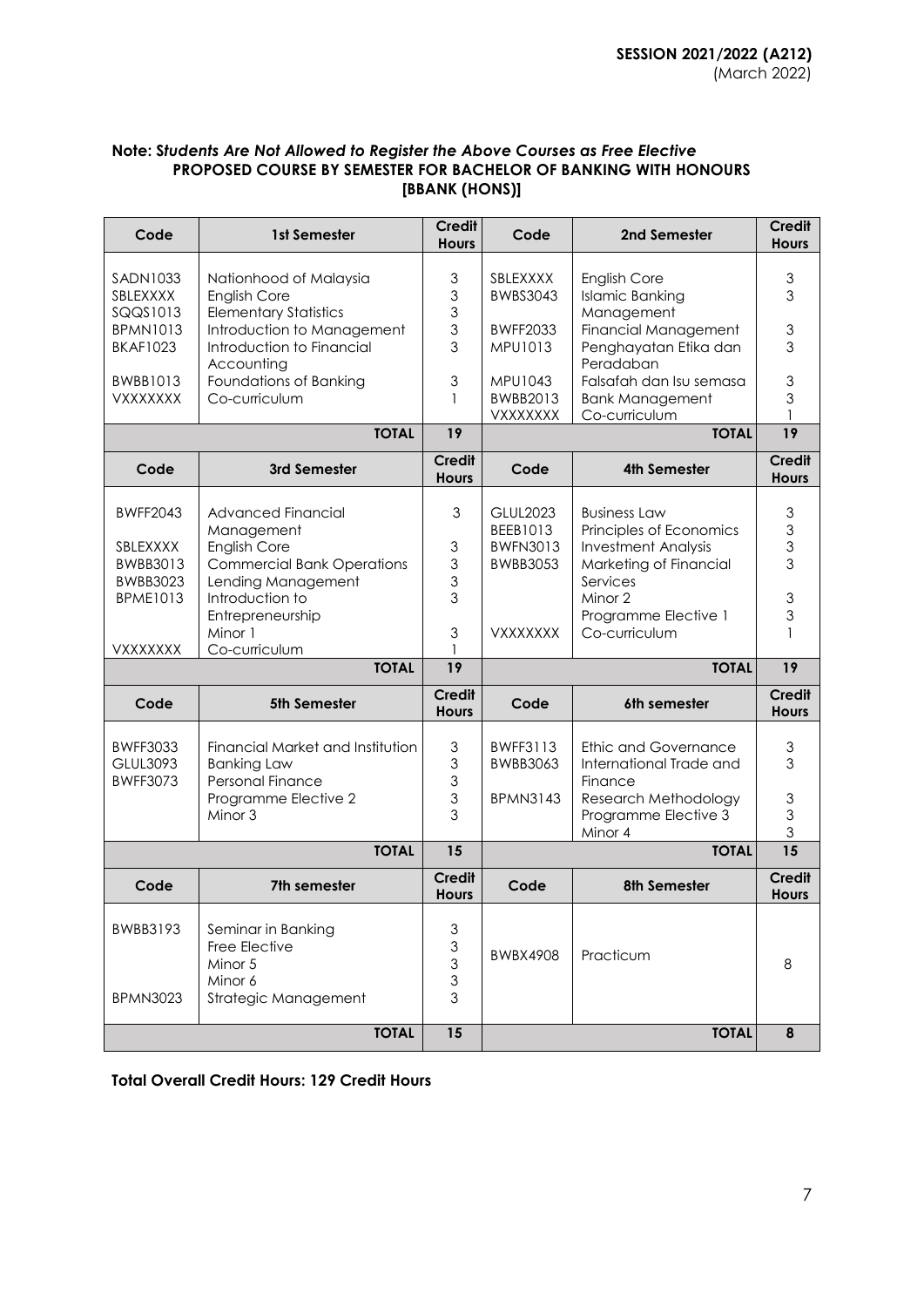### **COURSE SYNOPSIS**

#### **BWBB1013 FOUNDATIONS OF BANKING PREREQUISITE NONE**

This course covers topics relevant to the financial system in Malaysia. Students will be exposed to the important elements in the financial system, which are financial institution and financial market. Students will learn about the roles and functions of central bank, commercial bank, Islamic bank, investment bank and other non-banking institutions in Malaysia. Students will also be exposed to the money market and capital market in Malaysia. In addition, the concept of money supply, credit creation, and pricing mechanism will also be discussed in this course.

.........................................................................................................

#### **BWBB2013 BANK MANAGEMENT PREREQUISITE NONE**

This course covers several aspects of concept and technique in bank management practices today. A comprehensive analysis of bank financial statement to measure and evaluate bank's performance in terms of its profitability, assets, and liquidity will be discussed in detail. Additionally, there will be a thorough explanation on the effective management of bank capital, liquidity planning and management of sources and uses of funds in addition to efficient management of asset and liability. Furthermore, this course will also include other important topics as such managing investment portfolio, bank's strategic planning and budgeting process, risks in banking as well as electronic banking. Other related issues in bank management will also be discussed in detail.

.........................................................................................................

#### **BWBB3013 COMMERCIAL BANK OPERATIONS PREREQUISITE BWBB2013 BANK MANAGEMENT**

This course discusses commercial bank operations in detail. Discussion pertaining to roles and functions of commercial bank as a provider of banking products and services will be discussed in depth. Students will be exposed to topic relating to banking products and services such as deposits, cheques, remittance, loan and advances, international trade financing, and other banking products. This course also highlights current issues and challenges facing bankers today.

……………………………………………………………………………

### **BWBB3023 LENDING MANAGEMENT PREREQUISITE BWBB2013 BANK MANAGEMENT**

This course will discuss the roles of financial institutions as financial intermediaries in providing loan services. Student will be exposed to the basic concepts, principles and loan policies in bank lending management. This course will also cover other topics such as lending process, analysis of risks using qualitative and quantitative analysis, security for loans, restructuring of loans, lending rationale, loan agreement, project financing, managing problem loans and securitization.

……………………………………………………………………………

### **BWBB3033 INTERNATIONAL BANKING PREREQUISITE BWBB2013 BANK MANAGEMENT**

This course introduces students to structures of international banking, the applicable principles and practice as well as the economics and regulatory nature and complexity of international banking environment. Various international banking activities involving assets, liabilities and other international banking services, and the techniques used to manage and monitor them are discussed in detail. Topics like international financial institutions, international trade, foreign exchange, offshore banking, risk management, international portfolio management and current issues are included to help students understand and appreciate the international trade liberalization and globalization, and their impact on the international banking.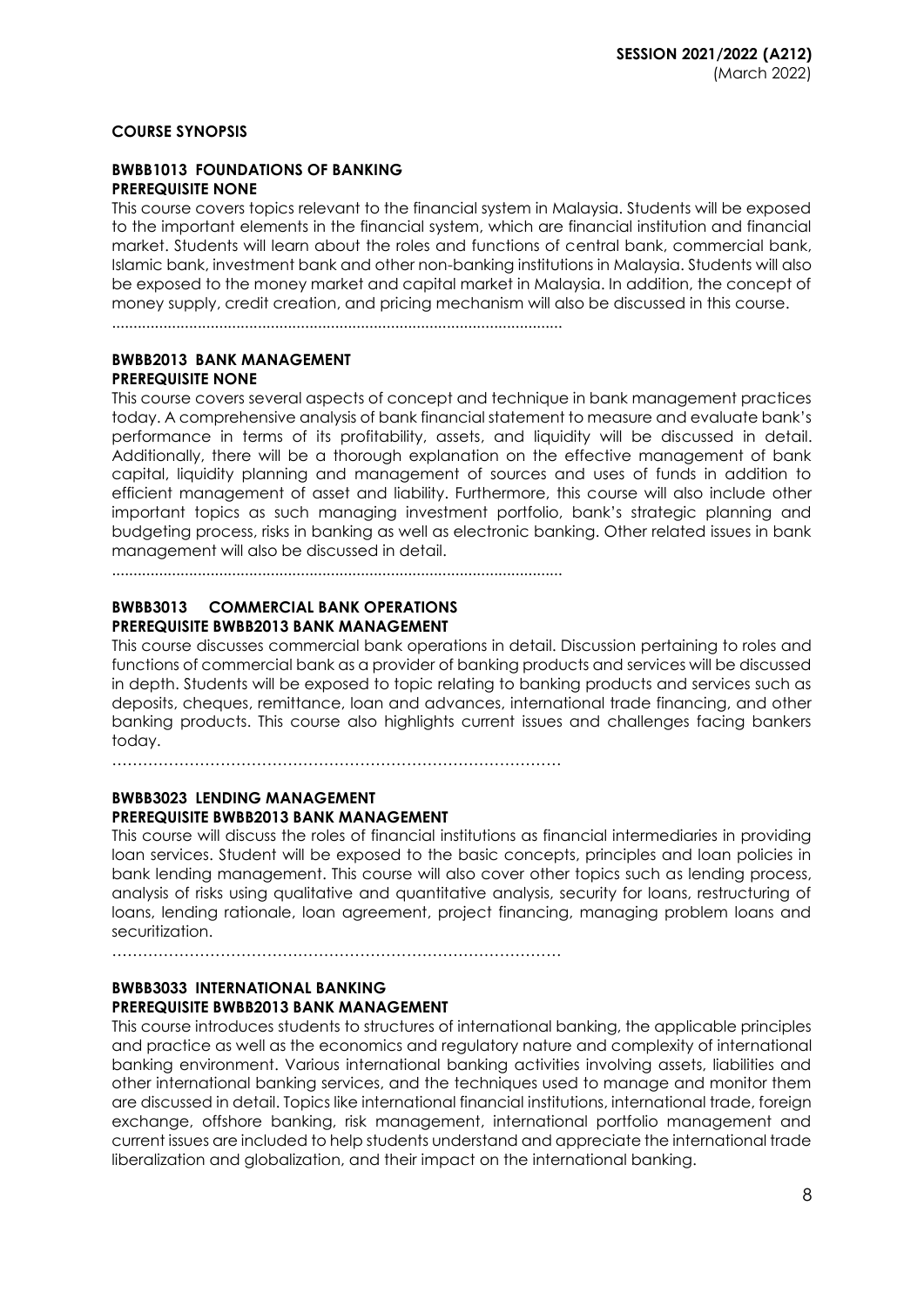#### **BWBB3043 BANKING SECURITIES PREREQUISITE BWBB2013 BANK MANAGEMENT**

This course exposes students to all types of banking securities used as collaterals in lending activities of banking and financial institutions, their characteristics, advantages, disadvantages as well as their suitability as collaterals. Students will learn how a perfect security is created and how bankers' rights under each type of security are enforced in recovery of debts. Discussion also covers relevant topics including National Land Administration System, Legal/Judiciary System having jurisdiction over banking securities in Malaysia, Registration of Company Act, and actual court cases in Malaysia to facilitate understanding and to generate extensive knowledge regarding banking securities.

……………………………………………………………………………

………………………………………………………………………….

#### **BWBB3053 MARKETING OF FINANCIAL SERVICES PREREQUISITE NONE**

This course presents theory and concept of marketing in financial institutions. The course focuses on the importance of marketing in financial institutions and the marketing techniques and tools that can be applied in the financial institutions for competitive advantage. This course will also cover topics such as basic marketing concept, bank marketing strategic, bank product, consumer behaviour and attitudes, market segmentation and others. The emphasis is on the practical application of principles, concepts and tools of marketing management. Students will be required to participate in group discussions and presentations. This course will also expose students to the banking practices today specifically in Malaysia with relevant current issues.

…………………………………………………………………………....

# **BWBB3063 INTERNATIONAL TRADE AND FINANCE**

#### **PREREQUISITE BWBB2013 BANK MANAGEMENT**

This course gives student an insight into the theory and concept of international trade, and critically examines the mechanics of various modes of trade settlement. Special focus will be on documentary collection and documentary credits, an area of knowledge much soughtafter by bankers, executives, lawyers, exporters, and importers. Students will also explore various banking facilities available for financing international trade and the mechanics of foreign exchange that facilitate this trade. Case and analytical studies on relevant topics in foreign exchange will serve to enrich students' knowledge of the course.

……………………………………………………………………………

#### **BWBB3073 TREASURY MANAGEMENT**

# **PREREQUISITE: BWBB2013 BANK MANAGEMENT**

This course introduces students to the basic principles and practices of treasury management in financial institutions and business organizations. Students will learn how banks and business organizations raise and invest short term funds in the foreign exchange and money markets, identify the various money market instruments and how to manage and control a treasury operations unit.

……………………………………………………………………………

#### **BWBB3083 CORPORATE BANKING PREREQUISITE BWBB2013 BANK MANAGEMENT**

This course is intended to expose the students to the concepts and issues in corporate banking in Malaysia and worldwide. In addition, this course will also touch on certain aspects regarding the financing needed by corporate clients in term of interval financing, business chain, and private debt securities like bond, commercial paper, and syndication financing.

……………………………………………………………………………